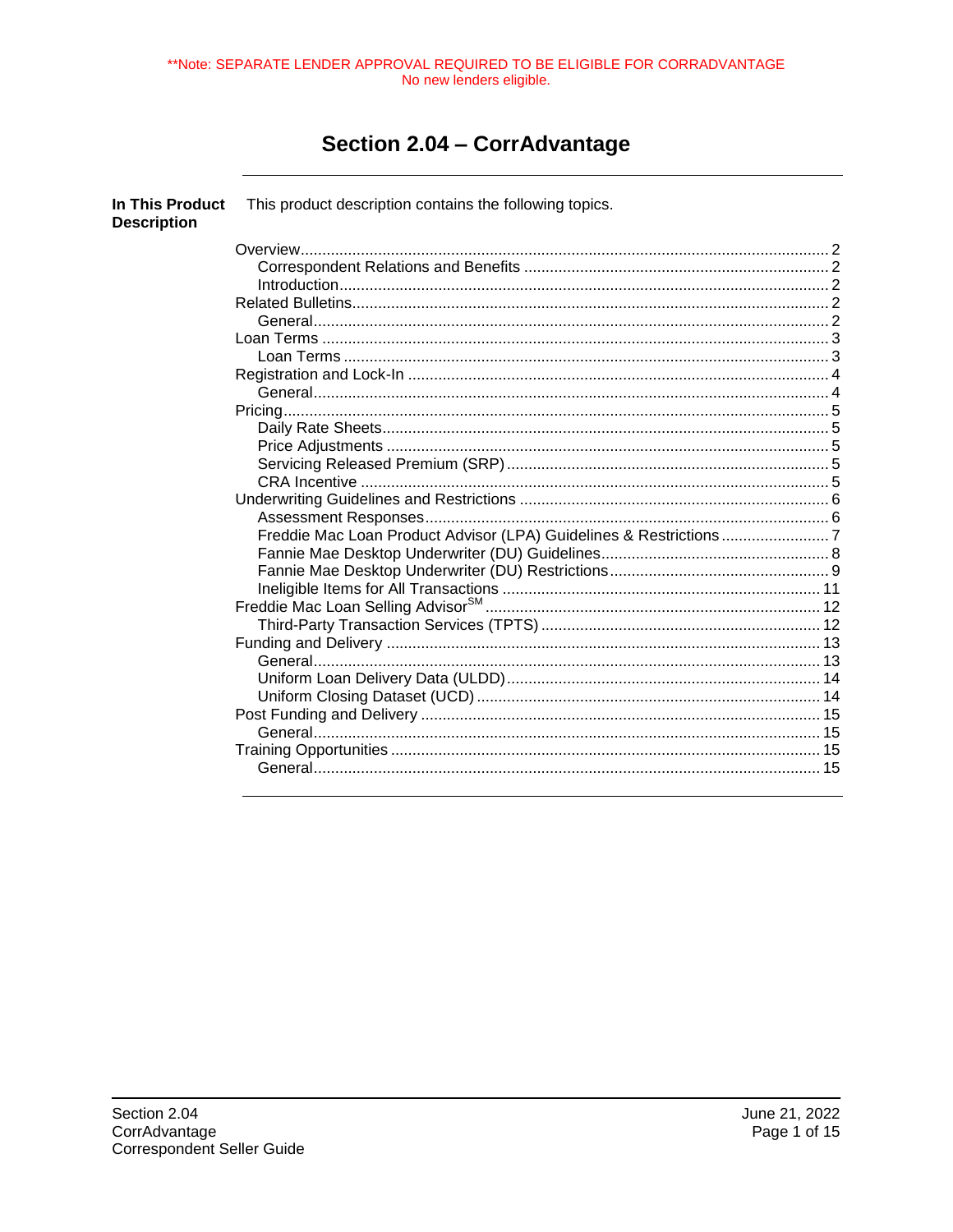\*\*Note: SEPARATE LENDER APPROVAL REQUIRED TO BE ELIGIBLE FOR CORRADVANTAGE No new lenders eligible.

#### <span id="page-1-0"></span>**Overview**

<span id="page-1-1"></span>

| <b>Correspondent</b>                    | CorrAdvantage is a partnership between Freddie Mac and Truist to provide a                                                                                                                                                                                                                                                                          |
|-----------------------------------------|-----------------------------------------------------------------------------------------------------------------------------------------------------------------------------------------------------------------------------------------------------------------------------------------------------------------------------------------------------|
| <b>Relations and</b><br><b>Benefits</b> | competitive alternative to correspondent outlets.                                                                                                                                                                                                                                                                                                   |
|                                         | Unlike a regular Correspondent relationship, under our CorrAdvantage execution the<br>originating company remains directly responsible to Freddie Mac (through the Tri-<br>Party Agreement) for all credit quality, underwriting and property representations and<br>warranties. As a CorrAdvantage customer, your company is fully responsible for |

demands made by Freddie Mac.

Freddie Mac has advised that no new Tri-Party Agreements will be approved.

satisfying all quality control issues; repurchase demands, and indemnification

| <b>Benefits</b>                          |                                                                                                                                      |  |  |
|------------------------------------------|--------------------------------------------------------------------------------------------------------------------------------------|--|--|
| <b>Operational bifurcation</b>           | Seller is responsible for selling representations and<br>warranties, and Truist is responsible for the servicing<br>reps & warrants. |  |  |
| <b>Tri-Party Relationship</b>            | Loans sold through CorrAdvantage count toward<br>minimum required Freddie Mac production.                                            |  |  |
| <b>Minimal overlays</b>                  | More certainty in what you are able to sell.                                                                                         |  |  |
| <b>Streamlined pre-funding</b><br>review | Eliminates credit stops, resulting in improved<br>funding times.                                                                     |  |  |
| <b>Comprehensive support</b>             | Work with a dedicated team at Truist for your loan<br>production.                                                                    |  |  |

#### <span id="page-1-2"></span>**Introduction** This document is a supplement to the *[Correspondent Seller Guide](https://truistsellerguide.com/)* General Section, which includes content related to doing business with Truist.

Guidance for CorrAdvantage execution are contained herein.

#### <span id="page-1-3"></span>**Related Bulletins**

<span id="page-1-4"></span>**General** Related bulletins are provided below in PDF format. To view the list of published bulletins, select the applicable year below.

- [2022](https://truistsellerguide.com/manual/cor/bulletins/Related%20Bulletins/2022/CCorrAdvantage2022.pdf)
- [2021](https://truistsellerguide.com/manual/cor/bulletins/Related%20Bulletins/2021/CCorrAdvantage2021.pdf)
- [2020](https://truistsellerguide.com/manual/cor/bulletins/Related%20Bulletins/2020/CCorrAdvantage2020.pdf)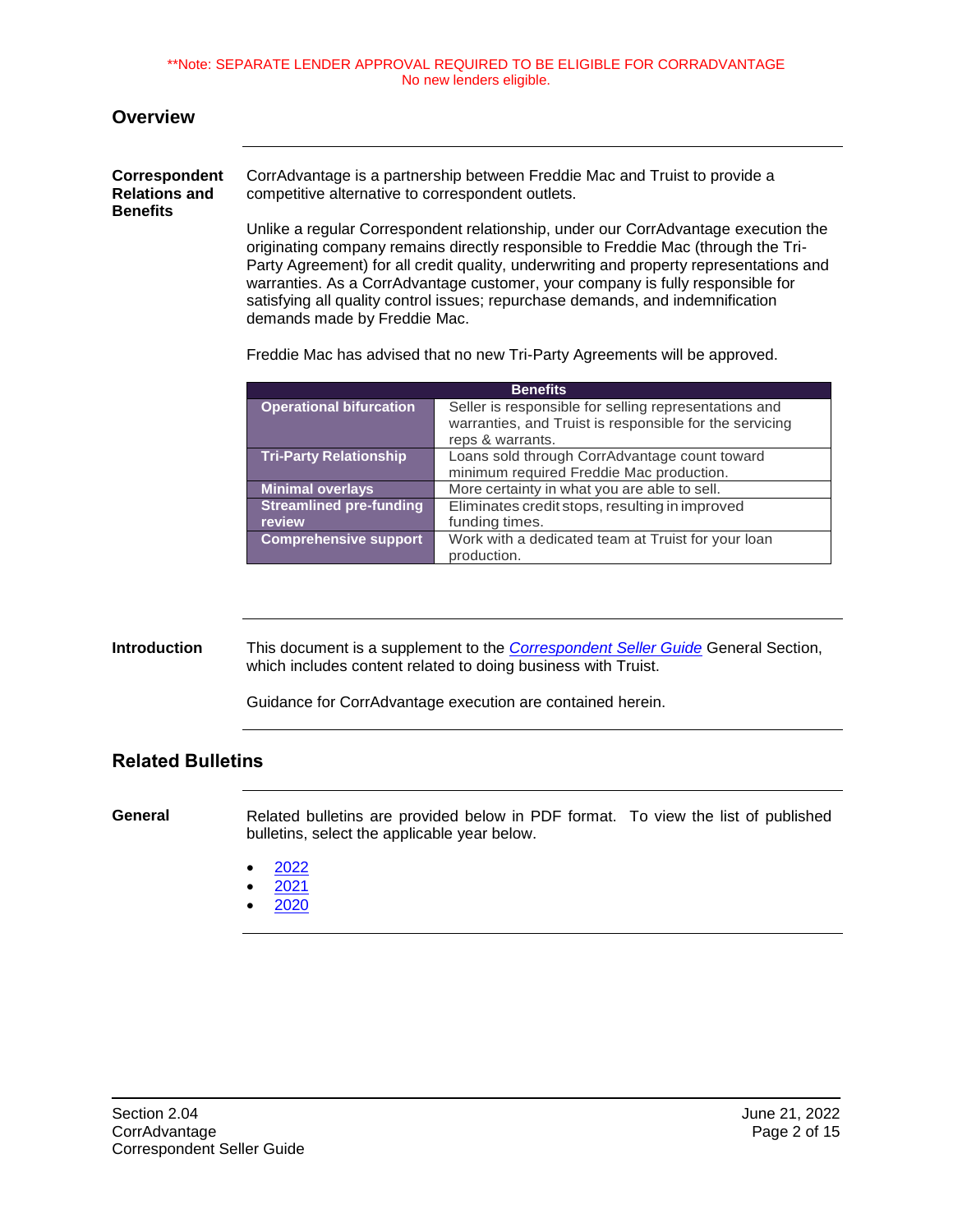#### <span id="page-2-0"></span>**Loan Terms**

<span id="page-2-1"></span>**Loan Terms Fully Amortizing Fixed Rate:** 15, 20 and 30 years.

**Note:** Odd terms are allowed.

The following loan products are eligible for CorrAdvantage:

| <b>Loan Product Name</b>                       |
|------------------------------------------------|
| CORRADVANTAGE AGENCY 30 YEAR FIXED             |
| CORRADVANTAGE AGENCY 20 YEAR FIXED             |
| CORRADVANTAGE AGENCY 15 YEAR FIXED             |
| CORRADVANTAGE AGENCY PLUS 30 YEAR FIXED        |
| CORRADVANTAGE AGENCY PLUS 20 YEAR FIXED        |
| CORRADVANTAGE AGENCY PLUS 15 YEAR FIXED        |
| CORRADVANTAGE HOMEONE 30 YEAR FIXED            |
| CORRADVANTAGE HOMEREADY 30 YEAR FIXED          |
| CORRADVANTAGE HOMEREADY 20 YEAR FIXED          |
| CORRADVANTAGE HOMEREADY 15 YEAR FIXED          |
| CORRADVANTAGE HOMEREADY PLUS 30 YEAR FIXED     |
| CORRADVANTAGE HOMEREADY PLUS 20 YEAR FIXED     |
| CORRADVANTAGE HOMEREADY PLUS 15 YEAR FIXED     |
| CORRADVANTAGE HOMEPOSSIBLE 30 YEAR FIXED       |
| CORRADVANTAGE HOMEPOSSIBLE 20 YEAR FIXED       |
| CORRADVANTAGE HOMEPOSSIBLE 15 YEAR FIXED       |
| CORRADVANTAGE HOMEPOSSIBLE PLUS 30 YEAR FIXED  |
| CORRADVANTAGE HOMEPOSSIBLE PLUS 20 YEAR FIXED  |
| CORRADVANTAGE HOMEPOSSIBLE PLUS 15 YEAR FIXED  |
| CORRADVANTAGE AGENCY TX 50(a)(6) 30 YEAR FIXED |
| CORRADVANTAGE AGENCY TX 50(a)(6) 15 YEAR FIXED |

#### **Notes:**

- Truist refers to Fannie Mae "High Balance" and Freddie Mac "Super Conforming" loan amounts as "Agency Plus". All Product Codes listed above that contain "PLUS" are to be used for Fannie Mae "High Balance" and Freddie Mac "Super Conforming" loan amounts.
- See subsequent topic "*Underwriting Guidelines and Restrictions*" for restrictions within the eligible products listed above.
- CorrAdvantage lenders **may not** sell CorrAdvantage eligible loans through standard delivery methods.
- CorrAdvantage lenders **may** deliver **non**-CorrAdvantage eligible loans to Truist through standard delivery methods.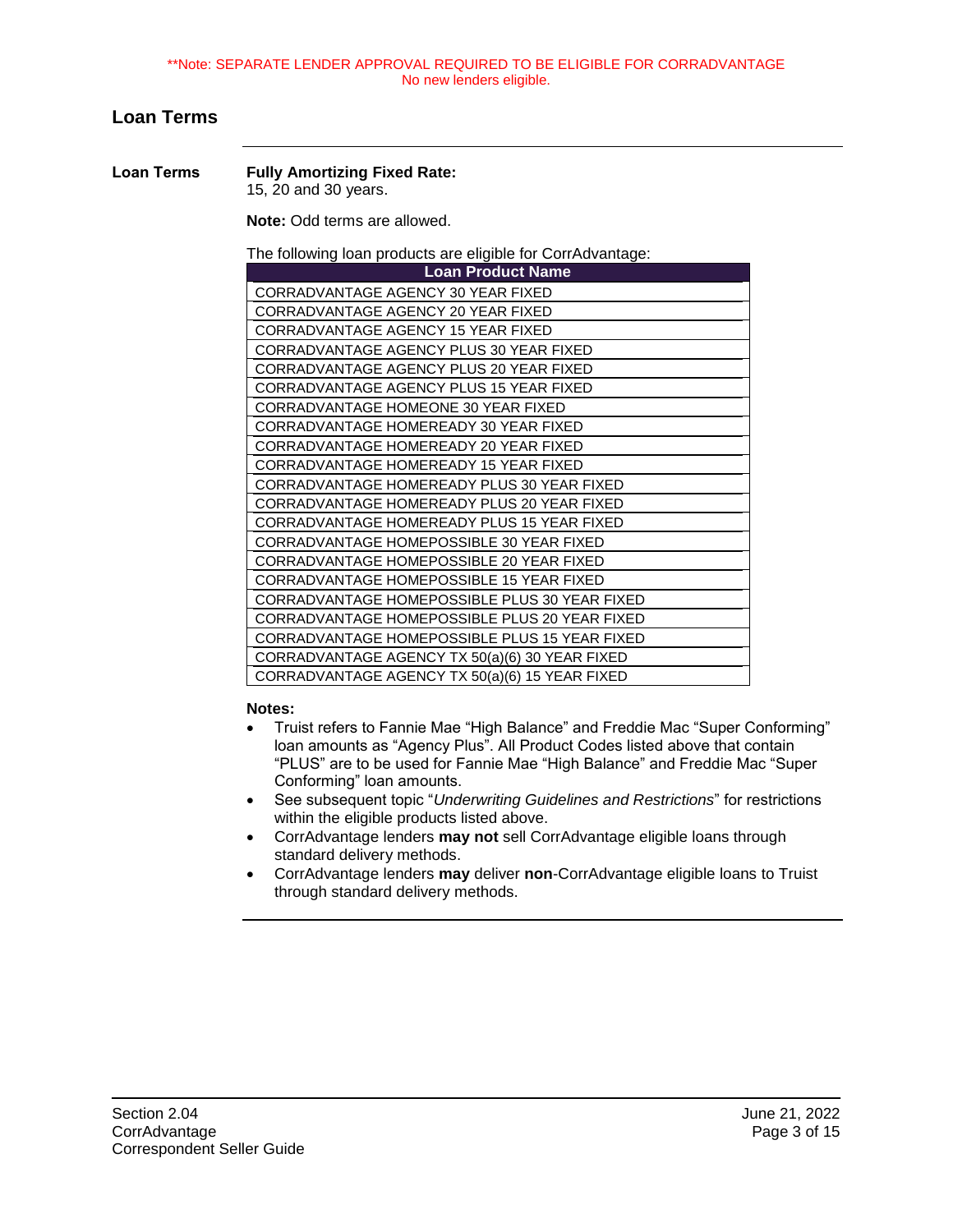#### <span id="page-3-0"></span>**Registration and Lock-In**

<span id="page-3-1"></span>**General** The process to register and lock a CorrAdvantage loan on Truist's website is the same as registering and locking non-CorrAdvantage loans.

> Reference: See [Section 1.03: Loan Registration and Lock-In Procedures](https://truistsellerguide.com/manual/cor/general/1.03LockIn.pdf) of the *Correspondent Seller Guide* for further instructions concerning lock-in policies.

> **Note:** Do not upload Fannie Mae 3.2 files to LendingSpace at registration or delivery.

> A Correspondent lender's LendingSpace logon access and product selection determine eligibility for the CorrAdvantage execution. In rare instances where the manual registration/lock function must be completed, please use the *Registration/Lock-in Form* [\(COR 0001\)](https://truistsellerguide.com/manual/cor/forms/cor0001.pdf).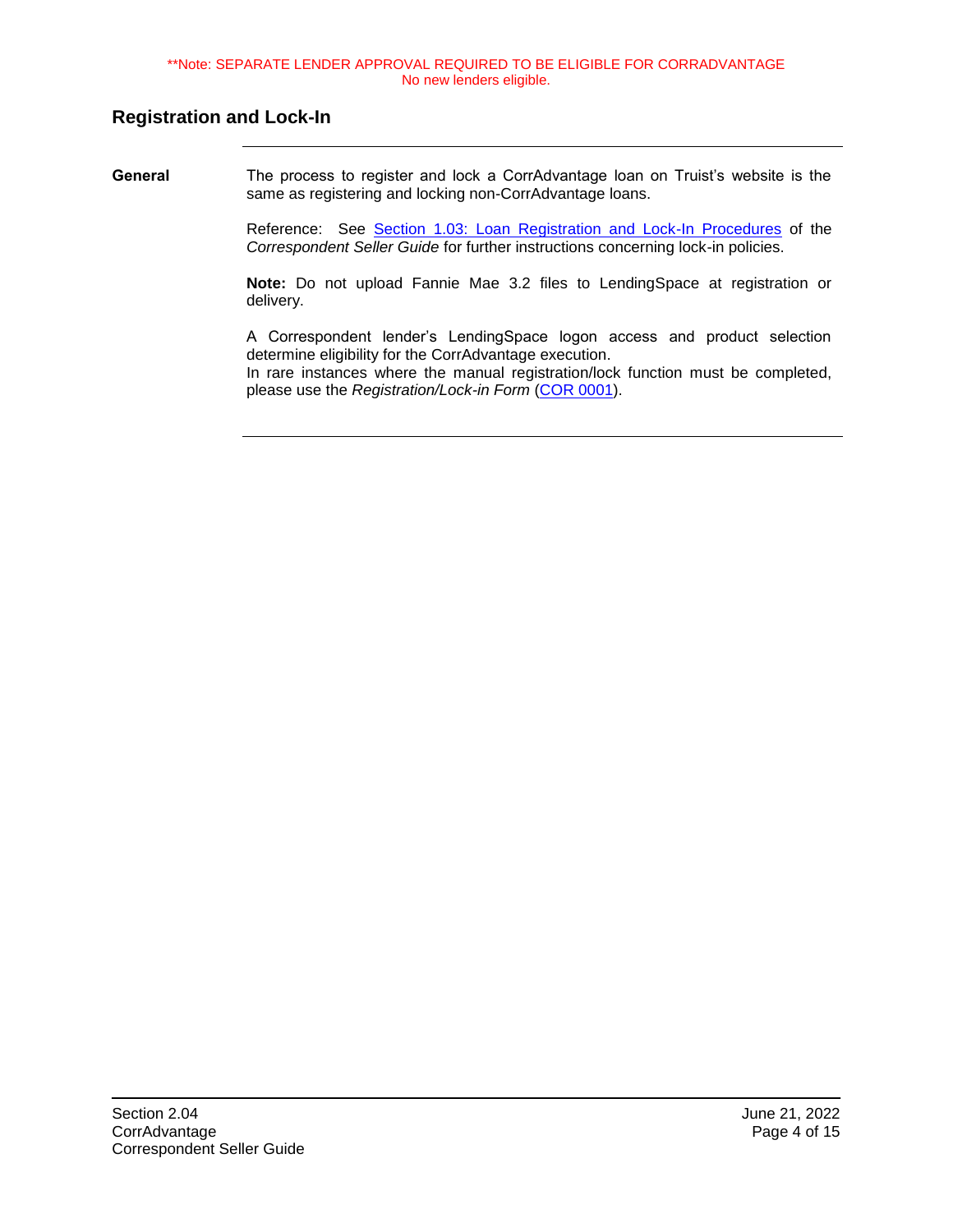#### \*\*Note: SEPARATE LENDER APPROVAL REQUIRED TO BE ELIGIBLE FOR CORRADVANTAGE No new lenders eligible.

<span id="page-4-4"></span><span id="page-4-3"></span><span id="page-4-2"></span><span id="page-4-1"></span><span id="page-4-0"></span>

| <b>Pricing</b>                                       |                                                                                                                                                                                                                                                                                                                                                                                                                                                                                                                                                                                                                                                   |  |  |
|------------------------------------------------------|---------------------------------------------------------------------------------------------------------------------------------------------------------------------------------------------------------------------------------------------------------------------------------------------------------------------------------------------------------------------------------------------------------------------------------------------------------------------------------------------------------------------------------------------------------------------------------------------------------------------------------------------------|--|--|
| <b>Daily Rate</b><br><b>Sheets</b>                   | The daily rate sheet reflects which products are CorrAdvantage eligible.                                                                                                                                                                                                                                                                                                                                                                                                                                                                                                                                                                          |  |  |
| <b>Price</b><br><b>Adjustments</b>                   | The daily rate sheet reflects price adjustments for CorrAdvantage eligible products.                                                                                                                                                                                                                                                                                                                                                                                                                                                                                                                                                              |  |  |
| Servicing<br><b>Released</b><br><b>Premium (SRP)</b> | The SRP Schedule for CorrAdvantage loans is the same as for non-CorrAdvantage<br>loans. The SRP will differ based on whether escrows have been waived.                                                                                                                                                                                                                                                                                                                                                                                                                                                                                            |  |  |
| <b>CRA Incentive</b>                                 | <b>Target Area</b><br>Loan eligibility for CRA Incentive is limited to Truist Bank's Community<br>Reinvestment Act (CRA) assessment areas. It is also based on the subject<br>property being located in a low-or-moderate income census tract or the<br>borrower's income being equal to or lower than Truist's maximum allowable<br>income level for the property county.<br>Truist's assessment areas are not located in all areas of the states.<br>$\bullet$<br>To determine if your loan qualifies for the incentive(s), take the following steps:<br>$\bullet$                                                                              |  |  |
|                                                      | <b>Action</b><br><b>Step</b><br>Go to www.truist.geocoder.com<br>1<br>Enter Password: CORRES<br>$\overline{2}$<br>3<br>Input your borrower's annual income and property address<br>You will receive either a "Qualified" or "not-Qualified" value<br>$\overline{\mathbf{4}}$<br>$\overline{5}$<br>If "Qualified," lock your loan at LendingSpace<br>$\overline{6}$<br>Complete the CRA Census Tract Verification Form (COR<br>0560A),<br>required.<br>Email<br>completed<br>form<br>if<br>to<br>Truist.COR.CRA@truist.com within 48 hours of loan being<br>locked.<br>a dama ta saastaa kaskuta 40 kaana ad kaku Turtataa Musiki sistema ta shaka |  |  |

• If the form is received within 48 hours of lock, Truist will validate the information and make the appropriate price adjustment.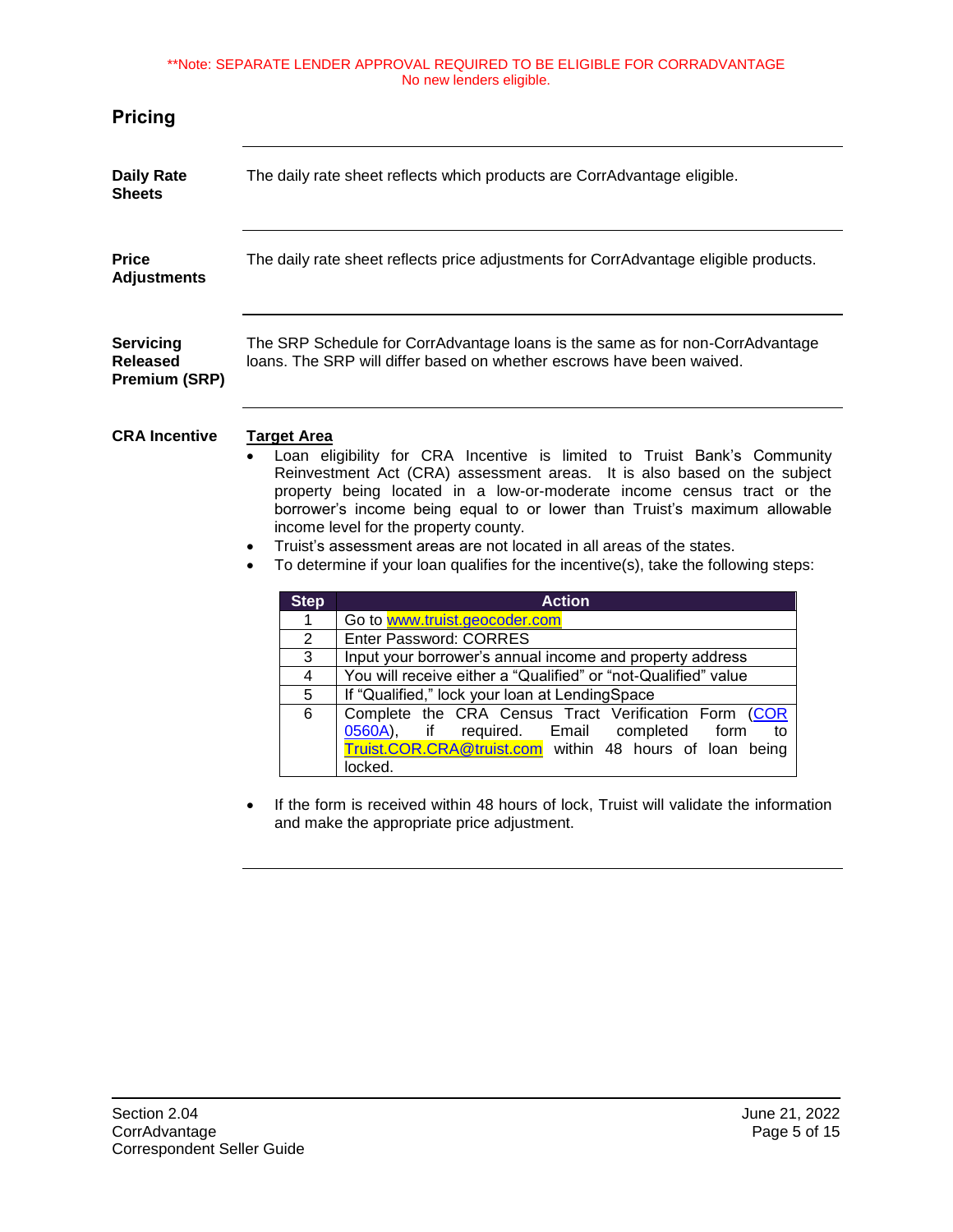# <span id="page-5-0"></span>**Underwriting Guidelines and Restrictions**

<span id="page-5-1"></span>

| Assessment<br>Responses | All loans delivered in Loan Selling Advisor® through CorrAdvantage must be<br>assessed "Accept" by Freddie Mac's Loan Product Advisor® (LPA) or "Green" by<br>Loan Quality Advisor® (LQA).                                                    |
|-------------------------|-----------------------------------------------------------------------------------------------------------------------------------------------------------------------------------------------------------------------------------------------|
|                         | The use of LPA Automated Underwriting System (AUS) is encouraged; however,<br>CorrAdvantage eligible loans may also be submitted to Fannie Mae's Desktop<br>Underwriter <sup>®</sup> (DU) if also assessed "Accept" by LPA or "Green" by LQA. |
|                         | Correspondent GSE Contract variances or waivers may not be used in conjunction<br>with loans delivered under CorrAdvantage execution.                                                                                                         |
|                         | Correspondents assume responsibility for the delivery of investment quality<br>mortgages, including all credit representations and warranties.                                                                                                |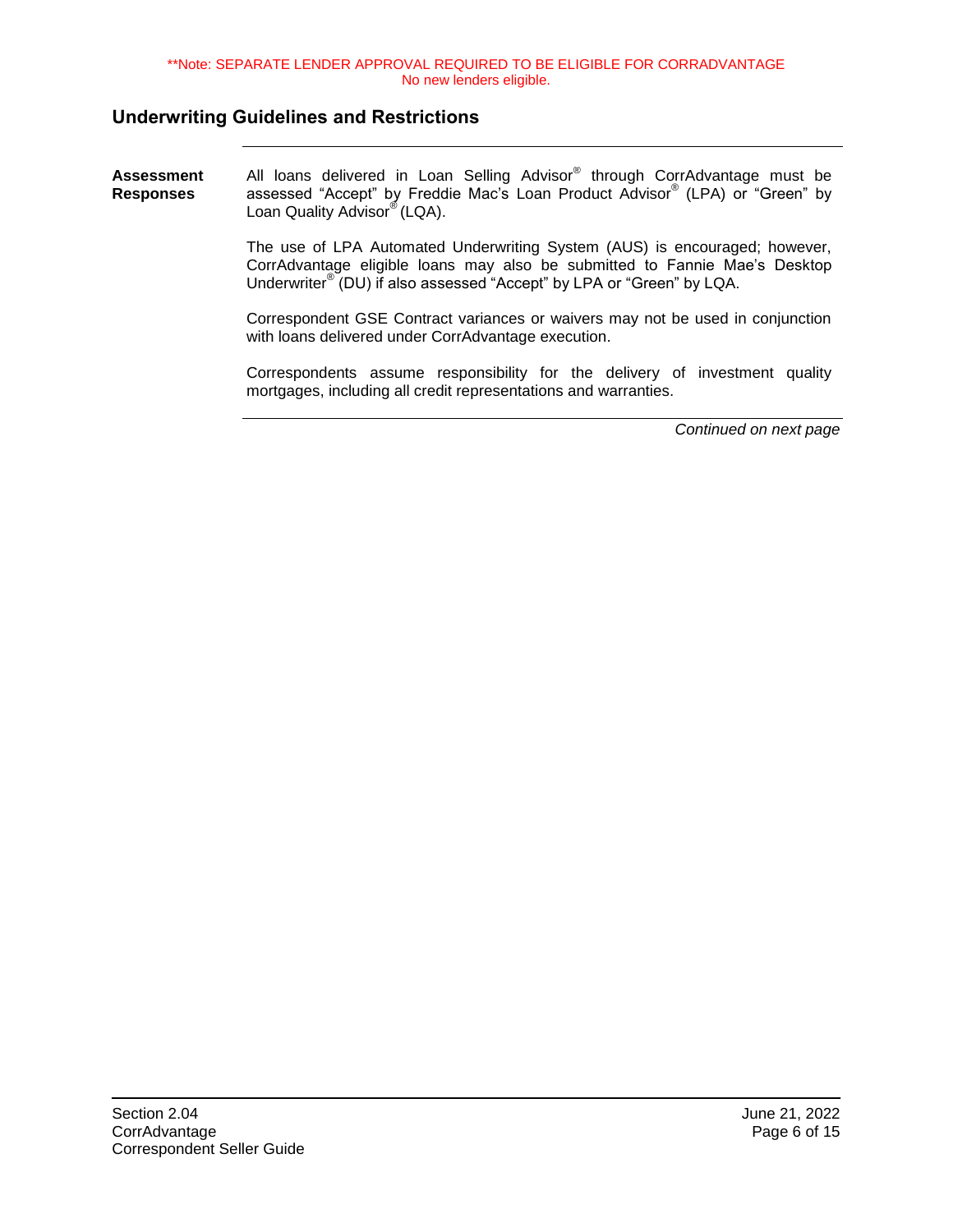<span id="page-6-0"></span>**Freddie Mac Loan Product Advisor (LPA) Guidelines & Restrictions**

- The following guidelines and restrictions apply when LPA is the AUS used to make the underwriting decision:
	- Loans must be assessed "Accept" by LPA. A further assessment thru LQA is not required.
	- The minimum acceptable representative credit score is determined by LPA.
	- LPA must not contain any purchase restriction(s).
	- Loans must be eligible for sale to Freddie Mac under the terms of the Freddie Mac Seller/Servicer Guide.
- Truist has elected not to allow the following Freddie Mac terms for delivery under the CorrAdvantage execution:
	- Freddie Mac CHOICERenovation<sup>SM</sup> Mortgages
	- Freddie GreenCHOICE Mortgages<sup>SM</sup>
	- Freddie Mac Enhanced Relief Refinance® Mortgages
	- Seller Owned Converted or Modified Mortgages
	- Freddie Mac HomeOne Mortgage<sup>SM</sup> Refinance
	- Freddie Mac Refi Possible<sup>SM</sup> Mortgages
	- Affordable Seconds:
		- When an Affordable Second is treated as a Gift in LPA, rather than as Secondary Financing
		- The following applies for properties subject to Income-Based Resale restrictions:
			- The source of the Affordable Second may not be a non-profit entity that is also the property seller but is not affiliated with a government agency.
	- Rural Housing Service (RHS) Leveraged Seconds
	- Home Possible under Texas(50)(a)(6)
	- Freddie Special Purpose Cash-out

**Note:** See subsequent subtopic *Ineligible Items for All Transactions* for restrictions regardless of AUS method.

Resources:

- The Freddie Mac Single Family Seller/Servicer Guides may be accessed using the following link: [Freddie Mac's Single-Family Seller/Servicer Requirements.](https://sf.freddiemac.com/tools-learning/sellerservicer-guide/overview) Any guidance within guidelines that refer to action by the delivery or settlement date not tied to a specific date, will be required upon delivery to Truist (examples: Incomplete improvements and Income commencing after note date).
- For questions regarding Freddie Mac's Seller/Servicer Guide, Underwriting or Loan Product Advisor questions, please contact: Freddie Mac's Customer Call Center – 1-800-FREDDIE (373-33).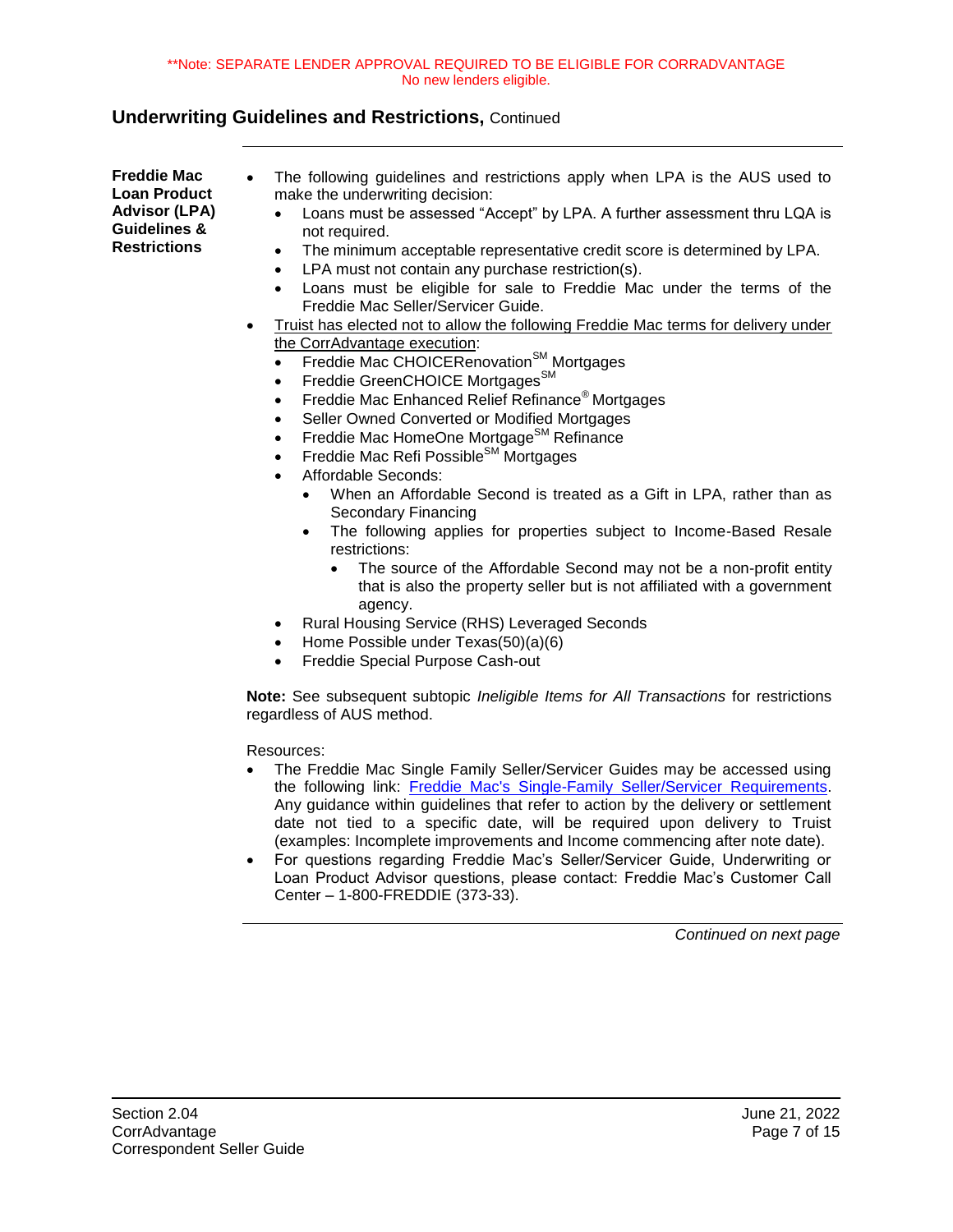<span id="page-7-0"></span>**Fannie Mae Desktop Underwriter (DU) Guidelines** In order for a loan to be eligible for CorrAdvantage execution when DU is used to make the underwriting decision, Freddie Mac requires the following: Loans must be evaluated using the version of DU that Fannie Mae requires for such Mortgage to be eligible for sale to Fannie Mae. The DU assessment must be "Approve/Eligible". All loans must also be assessed "Accept" by LPA or "Green" by LQA. The first submission to LPA or LQA may be after the note date, but no later than 120 days after the note date or effective date of permanent financing. Loans must be processed, underwritten and documented in accordance with Fannie Mae DU requirements relating to Credit (including credit reputation and

- capacity to repay) and collateral underwriting. For all other matters (not included in above bullet) the Freddie Mac guidelines must be followed where more restrictive. A less restrictive Freddie Mac term may be utilized on a DU loan.
- A full interior and exterior appraisal is required unless the mortgage meets the following eligibility requirements for either the use of a desktop appraisal or an appraisal waiver:
	- **Desktop Appraisal Eligibility**
		- Loans that meet the requirements for the Fannie Mae desktop appraisal offer are eligible if the lender exercised the offer and obtained a desktop appraisal, and
		- Loans submitted with a desktop appraisal may not have an LTV that exceeds 90%.
	- **Appraisal Waiver Eligibility**
		- Loans that meet the requirements for the Fannie Mae appraisal waiver offer are eligible if the lender has exercised the offer AND the last submission to LPA (ACE) or LQA indicates (CY1010 message) also indicates that the loan file is eligible for a Freddie appraisal waiver.
- Each Mortgage secured by a Condominium Unit that is in a Condominium Project that complies with the Fannie Mae Project Standards is eligible for purchase, with the exception of Ineligible Projects due to excessive *Single Entity Ownership.* Freddie Mac guidelines must be followed for projects with 21 or more units, which allow a higher concentration of 25%, but does not allow the waiver of the concentration requirements like Fannie Mae.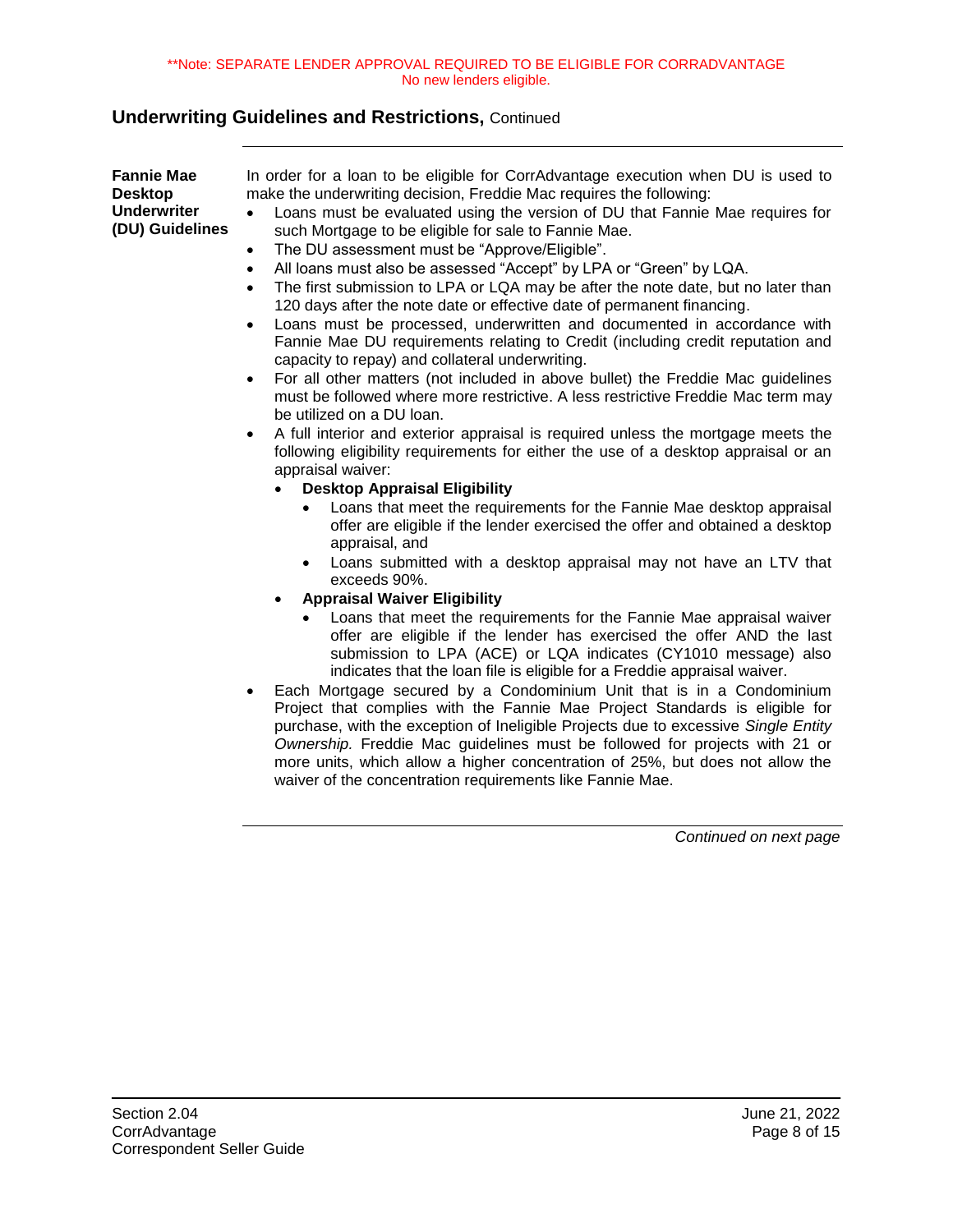<span id="page-8-0"></span>

| <b>Fannie Mae</b><br>$\bullet$<br><b>Desktop</b><br><b>Underwriter</b><br>(DU)<br><b>Restrictions</b><br>٠ | Freddie Mac has deemed the following Fannie Mae items ineligible for delivery<br>under the CorrAdvantage execution:<br>Mortgages secured by Condominium Units that receive a classification of<br>"Guide Ineligible" from Fannie Mae's Condominium Project Manager("CPM"),<br>with an approved Fannie Mae "Project Eligibility Waiver ("PEW") from Fannie<br>Mae's Credit Variance Administration System <sup>M</sup> ("CVAS"),<br>Mortgages originated under Fannie Mae's Waiver titled "Waiver of Project<br>٠<br>Eligibility Review" for Fannie Mae to Fannie Mae Limited Cash-out<br>Refinances,<br>Mortgages with shared equity plans,<br>٠<br>Mortgages using Fannie Mae HomeStyle Energy,<br>٠<br>Mortgages using Fannie Mae HomeStyle Renovation,<br>٠<br>Mortgages using Fannie Disaster Related Refinance Flexibilities,<br>$\bullet$<br>Fannie Student Loan Cash-out,<br>$\bullet$<br>Mortgages secured by properties with an overall condition rating of C5 or C6;<br>٠<br>Mortgages using Fannie 97% option for FTHB or refinance of a Fannie owned<br>$\bullet$<br>loan,<br>Mortgages using Fannie Mae's desktop appraisal option with an LTV that<br>$\bullet$<br>exceeds 90%,<br>Fannie High LTV Refinance,<br>٠<br>Fannie Mae RefiNow™ Mortgages,<br>٠<br>Fannie Mae HomePath flexibilities, and<br>$\bullet$<br>Mortgages with Community Seconds made by Native American tribes or<br>instrumentalities are not eligible unless:<br>the Native American Tribe or instrumentality is federally recognized, and<br>٠<br>is authorized to operate on the tribal land where the property is located, or<br>$\bullet$<br>the borrower is an enrolled member of the Native American Tribe.<br>International notarizations not performed by a duly authorized official of the<br>U.S.<br>In addition, Truist has elected not to allow the following Fannie Mae terms for<br>delivery under the CorrAdvantage execution:<br>Use of an average median credit score to determine if a loan meets the<br>minimum credit score requirement for the loan transaction.<br>Notes:<br>For all DU loans, the representative credit score must be used to<br>determine if the minimum credit score requirement has been met for the<br>loan transaction.<br>The minimum representative credit score requirement is 620.<br>Subsidizing the sales price on a Community Seconds mortgage,<br>Resale Restrictions that Terminate Automatically: LTV/TLTV/HTLTV ratios<br>that are not based on the lesser of the sale price or appraised value, and<br>HomeReady in combination of Texas 50(a)(6). |
|------------------------------------------------------------------------------------------------------------|-------------------------------------------------------------------------------------------------------------------------------------------------------------------------------------------------------------------------------------------------------------------------------------------------------------------------------------------------------------------------------------------------------------------------------------------------------------------------------------------------------------------------------------------------------------------------------------------------------------------------------------------------------------------------------------------------------------------------------------------------------------------------------------------------------------------------------------------------------------------------------------------------------------------------------------------------------------------------------------------------------------------------------------------------------------------------------------------------------------------------------------------------------------------------------------------------------------------------------------------------------------------------------------------------------------------------------------------------------------------------------------------------------------------------------------------------------------------------------------------------------------------------------------------------------------------------------------------------------------------------------------------------------------------------------------------------------------------------------------------------------------------------------------------------------------------------------------------------------------------------------------------------------------------------------------------------------------------------------------------------------------------------------------------------------------------------------------------------------------------------------------------------------------------------------------------------------------------------------------------------------------------------------------------------------------------------------------------------------------------------------------------------------------------------------------------------------------------------------------------------------------------------------------------------------------------------------------------------|
|                                                                                                            | Continued on next page                                                                                                                                                                                                                                                                                                                                                                                                                                                                                                                                                                                                                                                                                                                                                                                                                                                                                                                                                                                                                                                                                                                                                                                                                                                                                                                                                                                                                                                                                                                                                                                                                                                                                                                                                                                                                                                                                                                                                                                                                                                                                                                                                                                                                                                                                                                                                                                                                                                                                                                                                                          |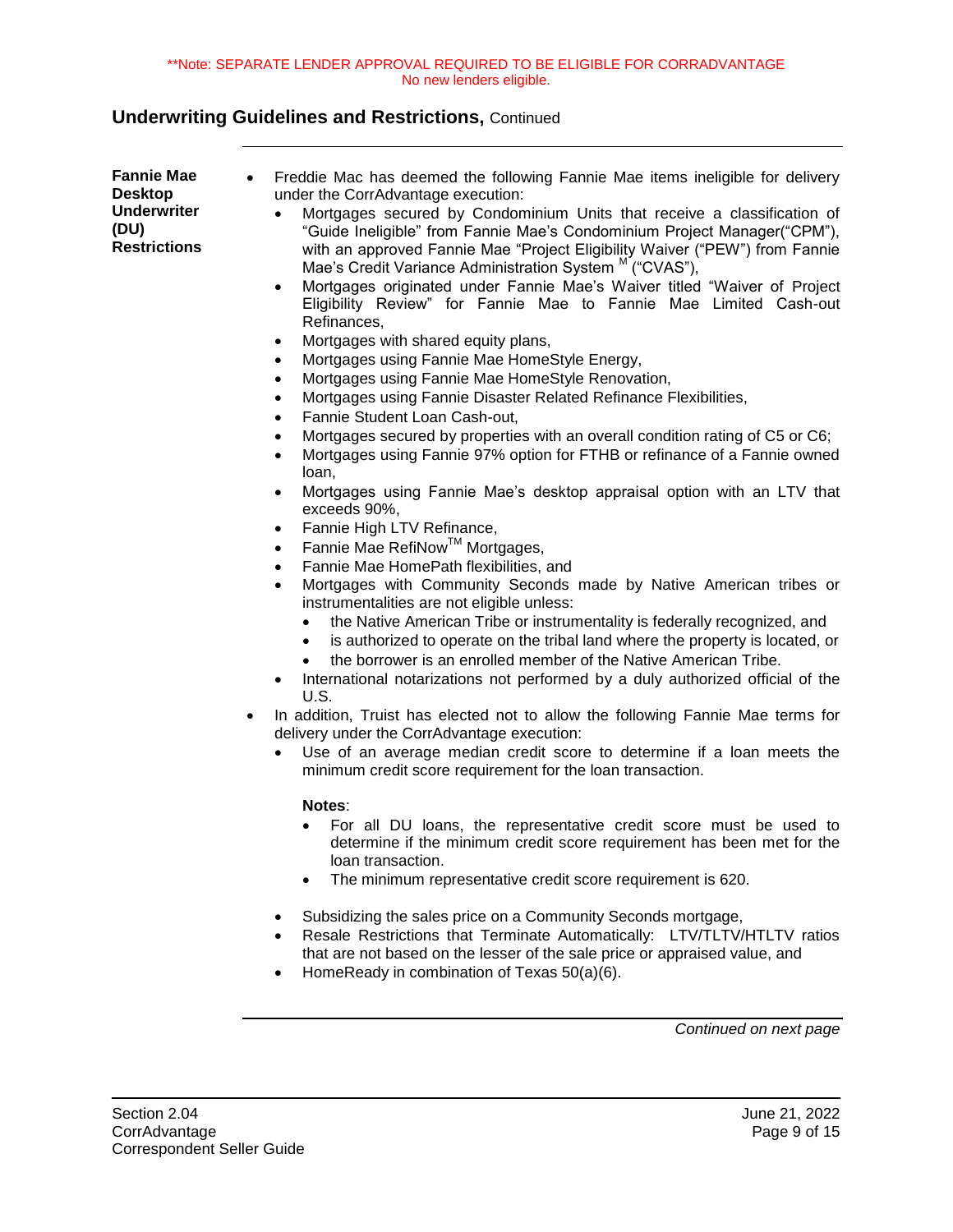| <b>Fannie Mae</b><br>Desktop      | <b>Notes:</b>                                                                                                                                                            |
|-----------------------------------|--------------------------------------------------------------------------------------------------------------------------------------------------------------------------|
| Underwriter<br>(DU)               | See subsequent subtopic <i>Ineligible Items for all transactions</i> for restrictions<br>$\bullet$<br>regardless of AUS Method.                                          |
| <b>Restrictions,</b><br>continued | See subsequent topic ULDD for additional requirements when DU is AUS of<br>$\bullet$<br>record.                                                                          |
|                                   | Use of Fannie Mae's DU Validation Service is acceptable.<br>$\bullet$                                                                                                    |
|                                   | Resources:                                                                                                                                                               |
|                                   | Fannie Mae's Selling and Servicing Guides may be accessed at Single-Family<br>$\bullet$<br>Homepage. Any quidance within quidelines that refer to action by the delivery |

- [Homepage.](https://singlefamily.fanniemae.com/) Any guidance within guidelines that refer to action by the delivery date not tied to a specific implementation date, will be required upon delivery to Truist (examples: Postponed improvements, Employment Contracts or Offer options).
- For questions regarding Fannie Mae's Underwriting or DU questions, please contact: Dial 1-800-2FANNIE.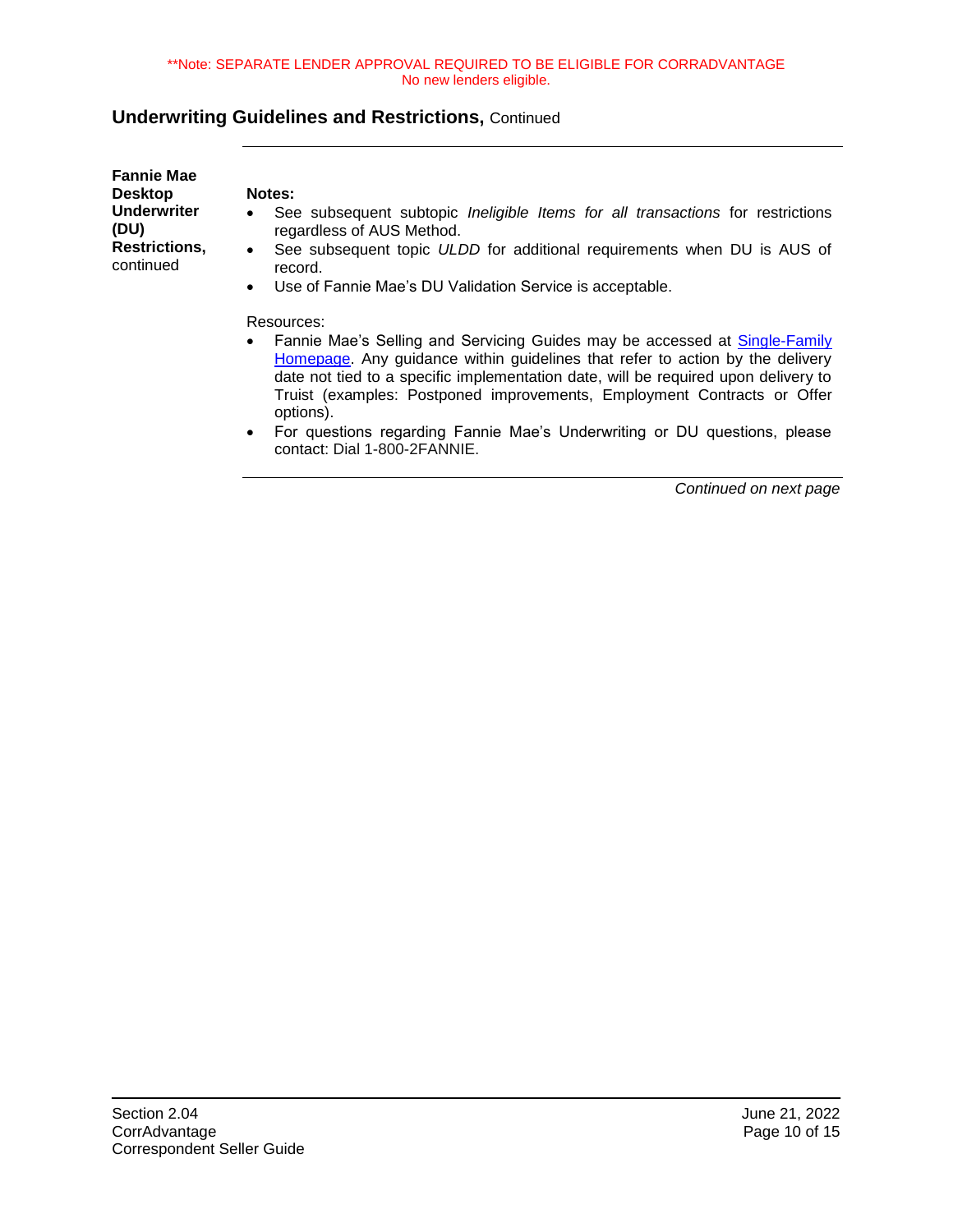<span id="page-10-0"></span>

| <b>Ineligible Items</b><br>for All<br><b>Transactions</b> | Regardless of Underwriting Method, the following items are not eligible for delivery<br>under CorrAdvantage:<br>Properties located in Alaska, Hawaii, and US Virgin Islands<br>$\bullet$<br><b>Community Land Trusts</b><br>$\bullet$<br>Co-ops<br>$\bullet$<br>Manufactured housing, including manufactured home accessory dwelling units<br>$\bullet$<br>Loans where ALL borrowers do not have a credit score<br>$\bullet$<br><b>ITIN</b><br>$\bullet$<br>Lending on Native American Tribal Land that is not held fee simple<br>$\bullet$<br><b>PMI: Declining Renewals</b><br>$\bullet$<br>PMI: Fannie Mae Reduced PMI or Freddie Mac Custom PMI Coverage for<br>$\bullet$<br>additional LLPA, including with HomeOne<br>Properties subject to Property Assessed Clean Energy (PACE) unless paid off<br>$\bullet$<br>with new loan<br>Single Close/Construction Conversion<br>$\bullet$<br><b>Temporary Buydowns</b><br>$\bullet$<br>The use of electronic signatures for the following:<br>$\bullet$<br>Security Agreement and Addendums, and<br>any notarized documents.<br>$\bullet$<br>Note: The above guidance also applies to notarizations.<br>Electronic<br>notarizations (including remote online notarizations) are not acceptable. |
|-----------------------------------------------------------|--------------------------------------------------------------------------------------------------------------------------------------------------------------------------------------------------------------------------------------------------------------------------------------------------------------------------------------------------------------------------------------------------------------------------------------------------------------------------------------------------------------------------------------------------------------------------------------------------------------------------------------------------------------------------------------------------------------------------------------------------------------------------------------------------------------------------------------------------------------------------------------------------------------------------------------------------------------------------------------------------------------------------------------------------------------------------------------------------------------------------------------------------------------------------------------------------------------------------------------------------|
|                                                           | Remote ink-signed notarizations<br>$\bullet$<br>Non-Perm Resident Aliens that do not align with eligible Visa Types listed below:<br>$\bullet$<br>Non-Permanent Resident Alien Eligible Visa Types<br>A-1, A-2, A-3 (must verify no diplomatic immunity on each type)<br>$\bullet$<br>E-1, E-2, E-3<br>$\bullet$<br>G-1, G-2, G-3, G-4, G-5 (verify no diplomatic immunity on each type)<br>$\bullet$<br>H-1B, H-1B1, H-4 (H-4 requires H-1B or H-1B1 on the loan)<br>$\bullet$<br>$\mathbf{L}$<br>$\bullet$<br>J-1, J-2 (J-2 requires J-1 on the loan)<br>$\bullet$<br>K-1, K-2, K-3, K-4 and a US spouse (for K-1) or US citizen (for K-2, K-3 or<br>$\bullet$<br>K-4) on the loan<br>$L-1, L-2$<br>$\bullet$<br>O-1, O-2, O-3 (O-3 requires O-1 or O-2 on the loan)<br>$\bullet$<br>$Q-2$<br>$\bullet$<br>R-1, R-2 (R-2 requires R-1 on the loan)<br>$\bullet$<br>TN-1, TN-2, TD (TD requires TN-1 or TN-2 on the loan)<br>$\bullet$<br>V-1, V-2, V-3 and requires a permanent resident alien on the loan for each<br>$\bullet$<br>type.                                                                                                                                                                                                      |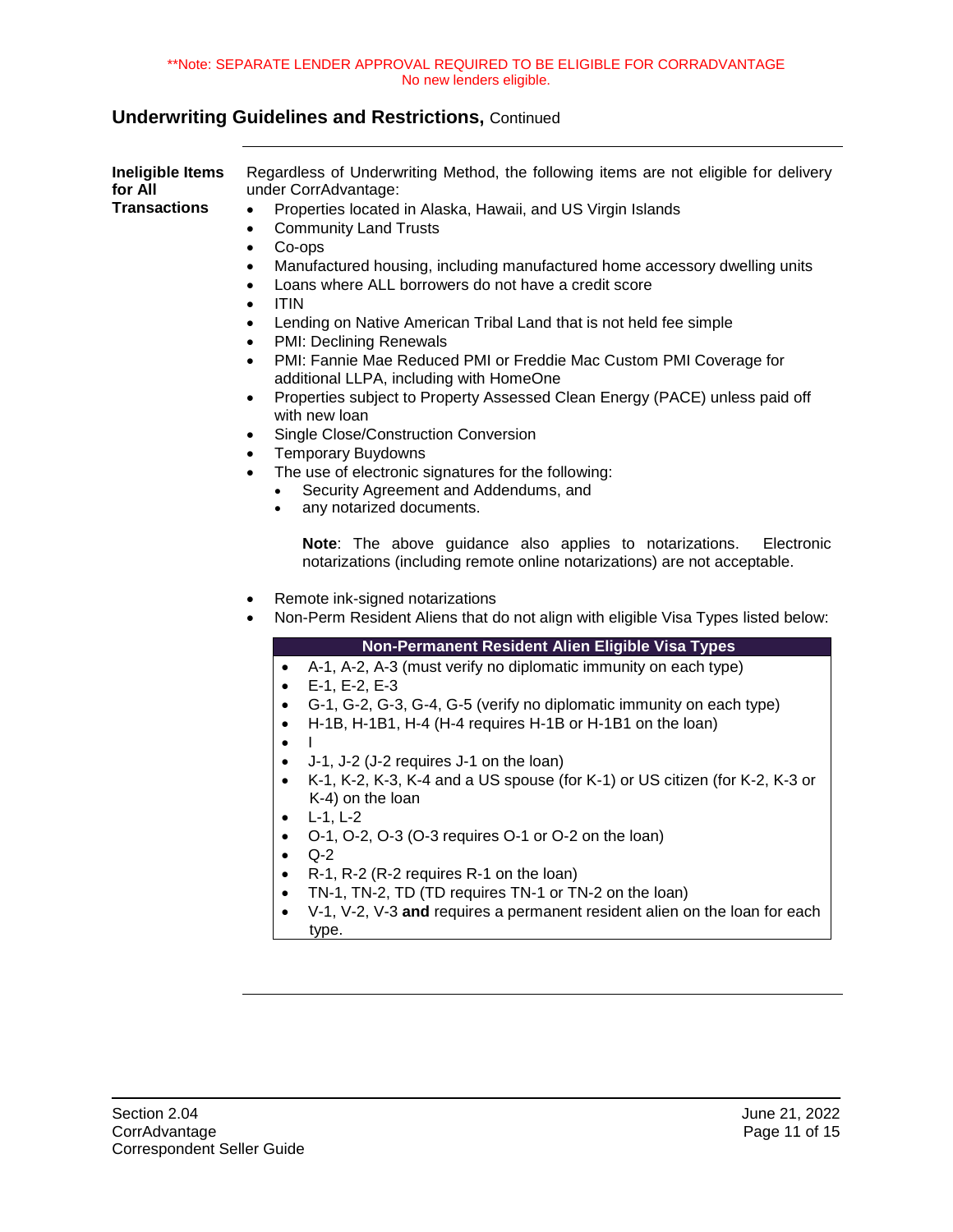# <span id="page-11-0"></span>**Freddie Mac Loan Selling AdvisorSM**

<span id="page-11-1"></span>

| <b>Third-Party</b><br><b>Transaction</b><br><b>Services (TPTS)</b> | The TPTS functionality in the Freddie Mac Loan Selling Advisor <sup>SM</sup> (LSA) is required<br>for use in delivery of all loans sold through the CorrAdvantage execution.                                                                                                                                                                                      |  |
|--------------------------------------------------------------------|-------------------------------------------------------------------------------------------------------------------------------------------------------------------------------------------------------------------------------------------------------------------------------------------------------------------------------------------------------------------|--|
|                                                                    | Register CorrAdvantage loans in LSA under Seller Servicer number 307705 and<br>Truist Ioan number.                                                                                                                                                                                                                                                                |  |
|                                                                    | Any loan data submitted via LSA that does not match the loan data provided for<br>registration and lock will be rejected and sent back to the Correspondent. A<br>Renegotiation Request Change Form (COR 0002) will need to be sent to Truist's<br>Lock Desk to have the loan data corrected to match the loan data that was uploaded<br>to Loan Selling Advisor. |  |
|                                                                    | Should any loan data change on a loan after it has been registered, a Renegotiation<br>Request Change Form (COR 0002) will need to be emailed to Truist's Lock Desk<br>Correspondentlockdesk@truist.com or faxed to or FAX: 804-231-7233 prior to<br>uploading the loan via the LSA to avoid the loan data being rejected as noted<br>above.                      |  |
|                                                                    | References:<br>See Section 1.03: Loan Registration and Lock-in Procedures, within the<br>Correspondent Seller Guide, for additional information.<br>See Freddie Mac's <b>Third Party Transaction Services</b> webpage for resources and<br>$\bullet$<br>training.                                                                                                 |  |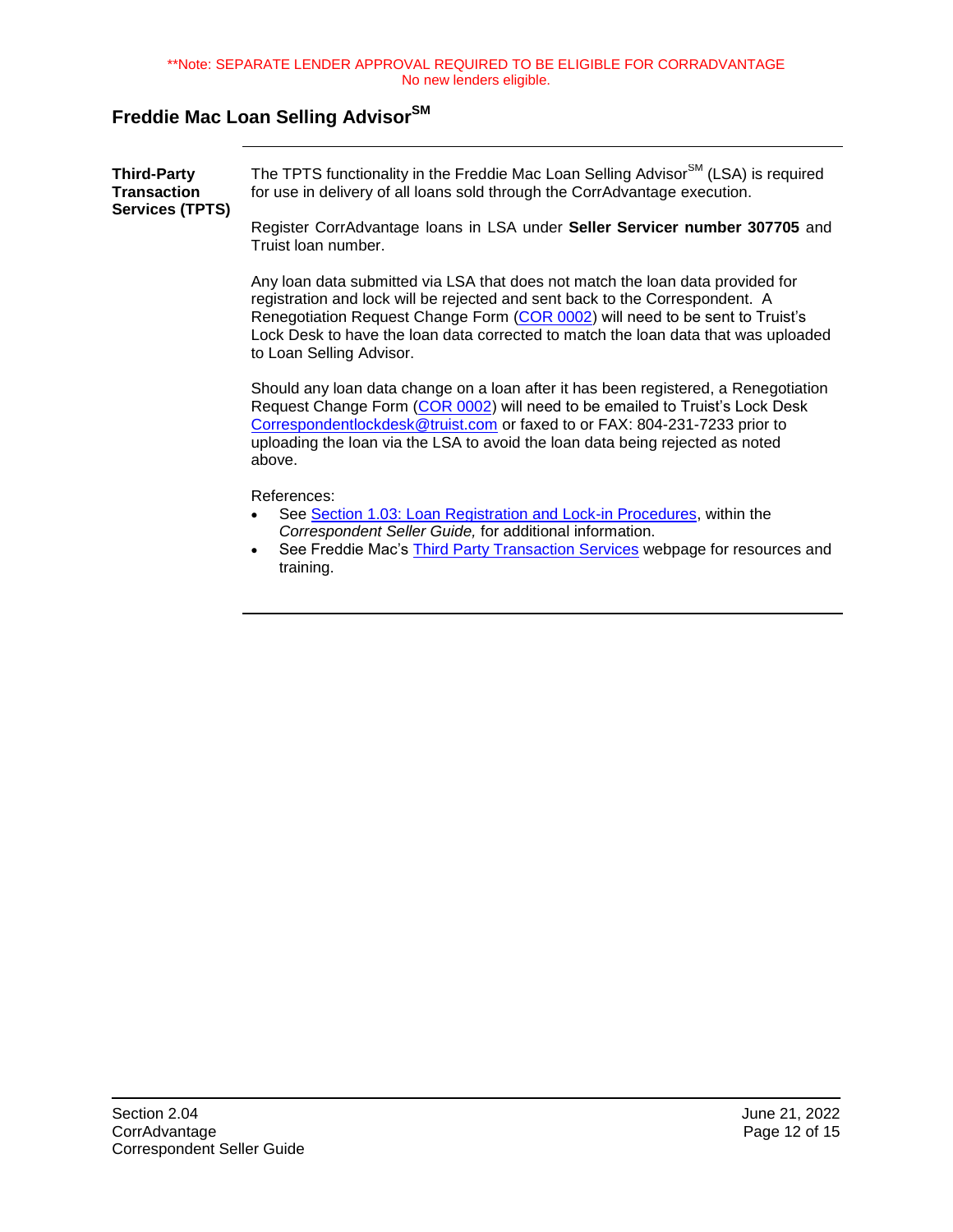### <span id="page-12-0"></span>**Funding and Delivery**

<span id="page-12-1"></span>

| General | Each loan file delivered for funding must contain documentation according to the<br>Correspondent Closing Checklist (COR 0013).                                                                                                                                                                                                                                                                                                                                                                                                                                                                                                                                                                                                                                                                                                                                                                                                                                                                                                                                                                                                                                                                                                                                                                                                                                                                                                                                                                                                |
|---------|--------------------------------------------------------------------------------------------------------------------------------------------------------------------------------------------------------------------------------------------------------------------------------------------------------------------------------------------------------------------------------------------------------------------------------------------------------------------------------------------------------------------------------------------------------------------------------------------------------------------------------------------------------------------------------------------------------------------------------------------------------------------------------------------------------------------------------------------------------------------------------------------------------------------------------------------------------------------------------------------------------------------------------------------------------------------------------------------------------------------------------------------------------------------------------------------------------------------------------------------------------------------------------------------------------------------------------------------------------------------------------------------------------------------------------------------------------------------------------------------------------------------------------|
|         | Accurate data entry into LSA and our registration system will help reduce funding<br>turn times.<br>Complete Freddie Mac's Loan Selling Advisor <sup>SM</sup> (LSA) Uniform Loan Delivery<br>Dataset (ULDD) upload 24 hours prior to lock expiration and before delivery of<br>the closed file to Truist via LendingSpace portal.<br>Any loan information that has changed since the file was originally locked<br>$\bullet$<br>should be corrected through Truist's Lock Desk<br>(Correspondentlockdesk@truist.com) before the file is delivered and before the<br>loan data is uploaded to LSA.<br>Once the ULDD file is successfully imported by Truist, the file can be delivered<br>$\bullet$<br>for purchase review. To verify a successful import, there will be a "Y" indicator in<br>the ULDD Import column in the Lending Space Portal pipeline view and in the<br>doc center.<br>Certification of Project Compliance Condominium/PUD Lender Warranty (COR<br>0212a) or a comparable form should be provided, as applicable.<br>Required file documentation that is missing in delivered files will be pended in<br>$\bullet$<br>accordance with our pended loan policy and penalties charged accordingly.<br>The Correspondent is responsible for obtaining and housing documents<br>$\bullet$<br>according to Freddie Mac's Form of Mortgage File Documentation Policy<br>outlined in Freddie Mac Seller/Servicer Guide Section 3302.2, including any<br>required paper originals identified in Section 3302.2(a). |
|         | Reference: Final Documents: See Post Funding and Delivery Topic subsequently                                                                                                                                                                                                                                                                                                                                                                                                                                                                                                                                                                                                                                                                                                                                                                                                                                                                                                                                                                                                                                                                                                                                                                                                                                                                                                                                                                                                                                                   |

presented in this document for further information.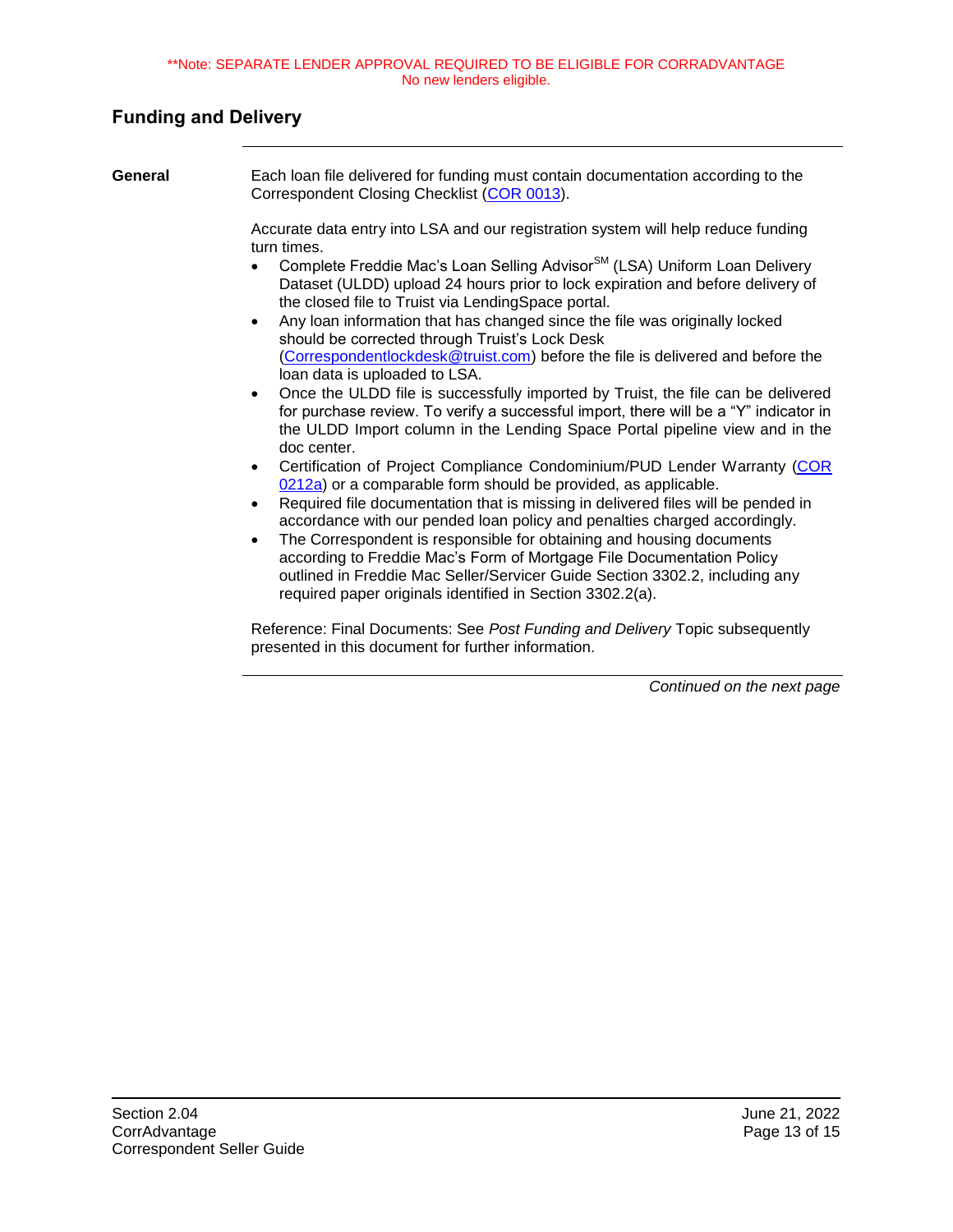#### **Funding and Delivery,** Continued

<span id="page-13-0"></span>**Uniform Loan Delivery Data (ULDD)** In order to identify mortgage for proper delivery to Freddie Mac, Uniform Loan Delivery Data (ULDD) will be required to be entered into Freddie Mac Loan Selling Advisor.

> The chart below outlines rules related to the delivery of a DU loan, including those with a Property Inspection Waiver (PIW).

|                                                                                                           | <b>DU Loans</b>               |                                            |  |
|-----------------------------------------------------------------------------------------------------------|-------------------------------|--------------------------------------------|--|
| <b>ULDD Data Point</b>                                                                                    | <b>Valid Values If LPA</b>    | <b>Valid values If LQA</b>                 |  |
| Automated Underwriting<br>System Type / Automated<br>Underwriting System Type<br><b>Other Description</b> | Other-Loan Product Advisor    | Desktop Underwriter                        |  |
| <b>Automated Underwriting</b><br>Recommendation<br>Description                                            | Accept                        | Approve Eligible                           |  |
| Investor Feature Identifier                                                                               | H <sub>89</sub>               | H <sub>99</sub>                            |  |
| Automated Case Identifier                                                                                 | LP Key                        | <b>DU Case File</b>                        |  |
| If DU w/ PIW and required related LPA/LQA findings                                                        |                               |                                            |  |
| <b>Property Valuation Method</b><br><b>Type</b>                                                           | None                          | None                                       |  |
| <b>Investor Collateral Program</b><br><b>Identifier</b>                                                   | PropertyInspectionAlternative | <b>Property Inspection</b><br>Waiver (PIW) |  |

Reference: See [Freddie Mac ULDD Webpage](https://sf.freddiemac.com/tools-learning/uniform-mortgage-data-program/uldd) for additional information.

- If using LPA as your assessment of a DU loan's eligibility, Truist recommends delivering the LPA AUS Key data point. If the delivery file cannot be systematically or manually updated to include the LPA AUS Key, the following additional restriction applies:
	- A PIW will not be eligible even if LPA findings allow an ACE.

#### <span id="page-13-1"></span>**Uniform Closing Dataset (UCD)** Evidence of a successful submission of the Uniform Closing Dataset (UCD) to Freddie Mac is required. The Borrower Closing Disclosure PDF must be embedded in the UCD XML file.

Information on UCD can be found at [Freddie UCD Webpage.](https://sf.freddiemac.com/tools-learning/uniform-mortgage-data-program/ucd)

Truist does not require, nor accept, the transfer/assignment of the UCD file from Correspondents.